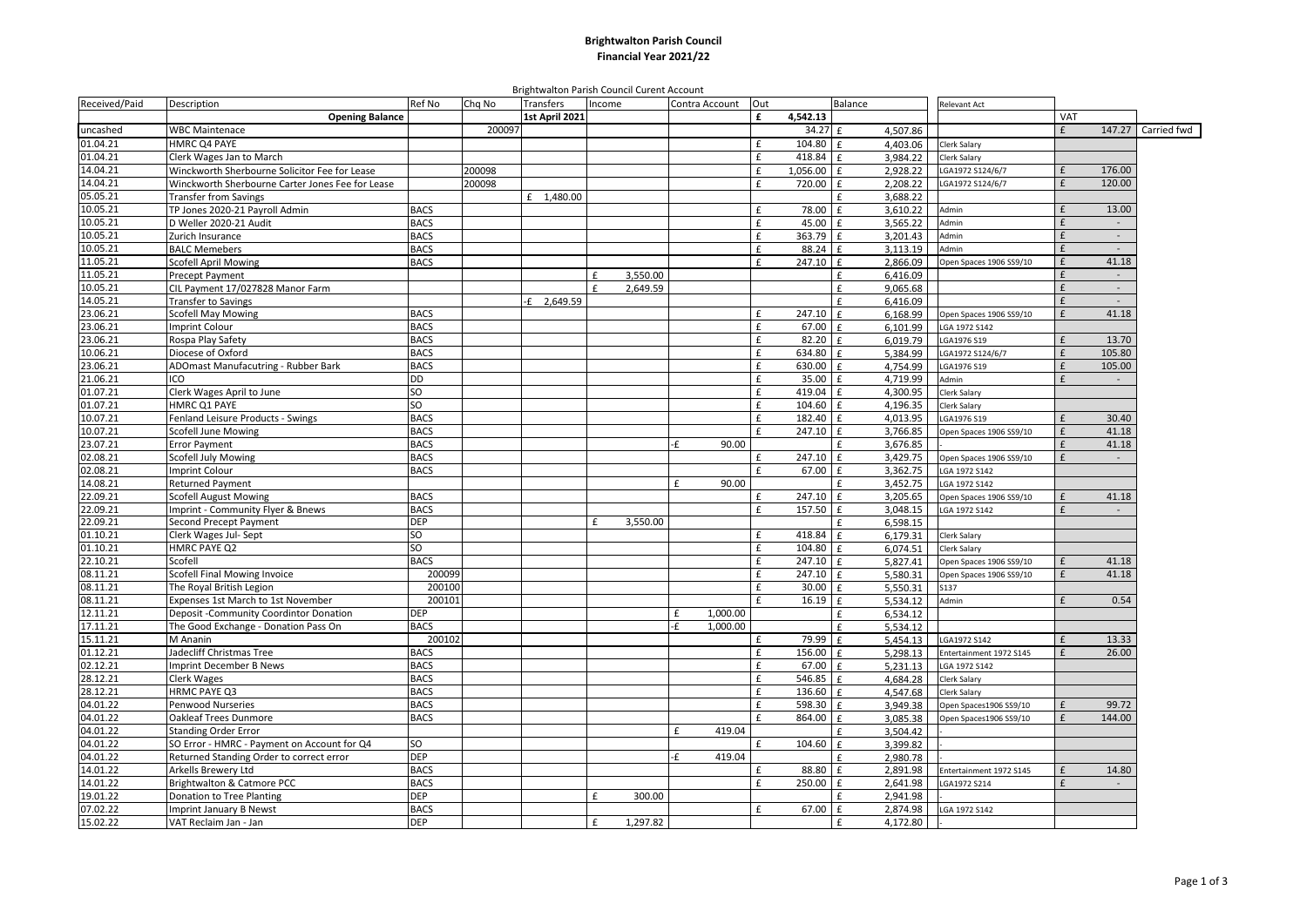## **Brightwalton Parish Council Financial Year 2021/22**

| 17.03.22 | Brightwalton Village Hall - jubilee hall hire | <b>BACS</b>   |                    |               |                          | $55.00 \text{ t}$ | 4.117.80       | Entertainment 1972 S145 |       |
|----------|-----------------------------------------------|---------------|--------------------|---------------|--------------------------|-------------------|----------------|-------------------------|-------|
| 17.03.22 | Jubilee bunting                               | <b>BACS</b>   |                    |               |                          | 85.89             | 4,031.91       | Entertainment 1972 S145 | 14.32 |
| 17.03.22 | Clerk Expenses Domain renewal                 | <b>BACS</b>   |                    |               |                          | 28.78             | 4,003.13       | LGA1972 S142            | 4.80  |
| 23.03.22 | Jubilee Crowns                                | <b>BACS</b>   |                    |               |                          | $18.58$ f         | 3,984.55       | Entertainment 1972 S145 | 3.10  |
| 23.03.22 | Imprint Colour Flyer & Bnews                  | <b>BACS</b>   |                    |               |                          | $100.00$ f        | 3.884.55       | LGA 1972 S142           |       |
| 28.03.22 | Clerk Q4 Clerk Wages                          | <b>BACS</b>   |                    |               |                          | $514.70$ f        | 3,369.85       | Clerk Salary            |       |
| 28.03.22 | <b>HMRC Q4 PAYE</b>                           | <b>BACS</b>   |                    |               |                          | $24.20$ f         |                | 3,345.65 Clerk Salary   |       |
| 31.03.22 | <b>WBC Grounds Maitenance</b>                 | <b>BACS</b>   |                    |               |                          | 34.46             | 3,311.19       | Litter 1983 SS5/6       | 5.74  |
| 31.03.22 | TP Jones 2021-22 Payroll Admin                | <b>BACS</b>   |                    |               |                          | 78.00             | 3,233.19 Admin |                         | 13.00 |
| 18.03.22 | Invoice to Fete Committee                     | <b>DEP</b>    |                    | 10.82         |                          |                   | 3,244.01       |                         |       |
|          | Closing Balance 31 March 2022                 | <b>TOTALS</b> | $1,169.59$ f<br>-£ | 11.358.23 $E$ | $\overline{\phantom{0}}$ | 11,452.49 $E$     | 3,244.01       |                         |       |
|          |                                               |               | <b>TRANSFERS</b>   | <b>INCOME</b> |                          | <b>OUTGOING</b>   |                | VAT to Carry Forward    | 40.96 |
|          |                                               |               |                    |               |                          |                   |                |                         |       |

|               | <b>Business Account Opening Balance</b> |        |        | <b>1st April 2021</b> |               |               | 7.865.32        |                |           |
|---------------|-----------------------------------------|--------|--------|-----------------------|---------------|---------------|-----------------|----------------|-----------|
| Received/Paid | Description                             | Ref No | Chg No | <b>TRANSFER</b>       | <b>INCOME</b> |               | <b>OUTGOING</b> | <b>Balance</b> |           |
| 05.05.21      | Transfer to cover solicitors bill       |        |        | £ 1,480.00            |               |               |                 |                | 6,385.32  |
| 14.05.21      | Transfer of CIL funds                   |        |        | 2,649.59<br>-£        |               |               |                 |                | 9,034.91  |
| 06.06.21      | Interest                                |        |        |                       |               | 0.20          |                 |                | 9,035.11  |
| 06.09.21      | Interest                                |        |        |                       |               | 0.23          |                 |                | 9,035.34  |
| 06.12.21      | Interest                                |        |        |                       |               | 0.23          |                 |                | 9,035.57  |
| 06.03.22      | Interest                                |        |        |                       |               | 0.23          |                 |                | 9,035.80  |
|               | Closing Balance 31 March 2022           |        |        |                       |               |               |                 |                | 9,035.80  |
|               |                                         |        |        |                       |               | 0.89          |                 |                |           |
|               |                                         |        |        | <b>TRANSFERS</b>      |               | <b>INCOME</b> | <b>OUTGOING</b> | <b>Balance</b> |           |
|               | <b>Closing Balance &amp; Totals</b>     |        |        | 1,169.59<br>-£        |               | 11,359.12     | 11,452.49 E     |                | 12,279.81 |

| <b>CIL REPORTING</b>                       |                                                            | <b>Remaining Balance</b> |        |          |                |
|--------------------------------------------|------------------------------------------------------------|--------------------------|--------|----------|----------------|
| Use of CIL Funds REC 23/10/2018 & 29/04/19 |                                                            | £ $2,640.00$             |        |          |                |
|                                            | 14/02/2019 Old Churchyard Tree Maintenance (agreed by WBC) |                          | 900.00 | 1.740.00 | Reported 18/19 |
|                                            | 13/04/2019 Dunmore & Old CY Tree Maintenance               |                          | 930.00 | 810.00   |                |
|                                            | 29/04/2019 Payment RE Wheatlands 17/01614                  | 18.23                    |        | 828.23   |                |
|                                            | 19/08/2019 Playground Swings                               |                          | 828.23 |          | Reported 19/20 |
|                                            | 10/05/2021 Payment CIL 17/02728 Manor Farm                 | 2.649.59                 |        | 2.649.59 |                |
|                                            | 01/09/2021 Dunmore Tree Maintenance                        |                          | 720.00 | 1,929.59 |                |
|                                            | 04/01/2022 Tree Planting                                   |                          | 198.58 | 1,731.01 | Reported 20/21 |